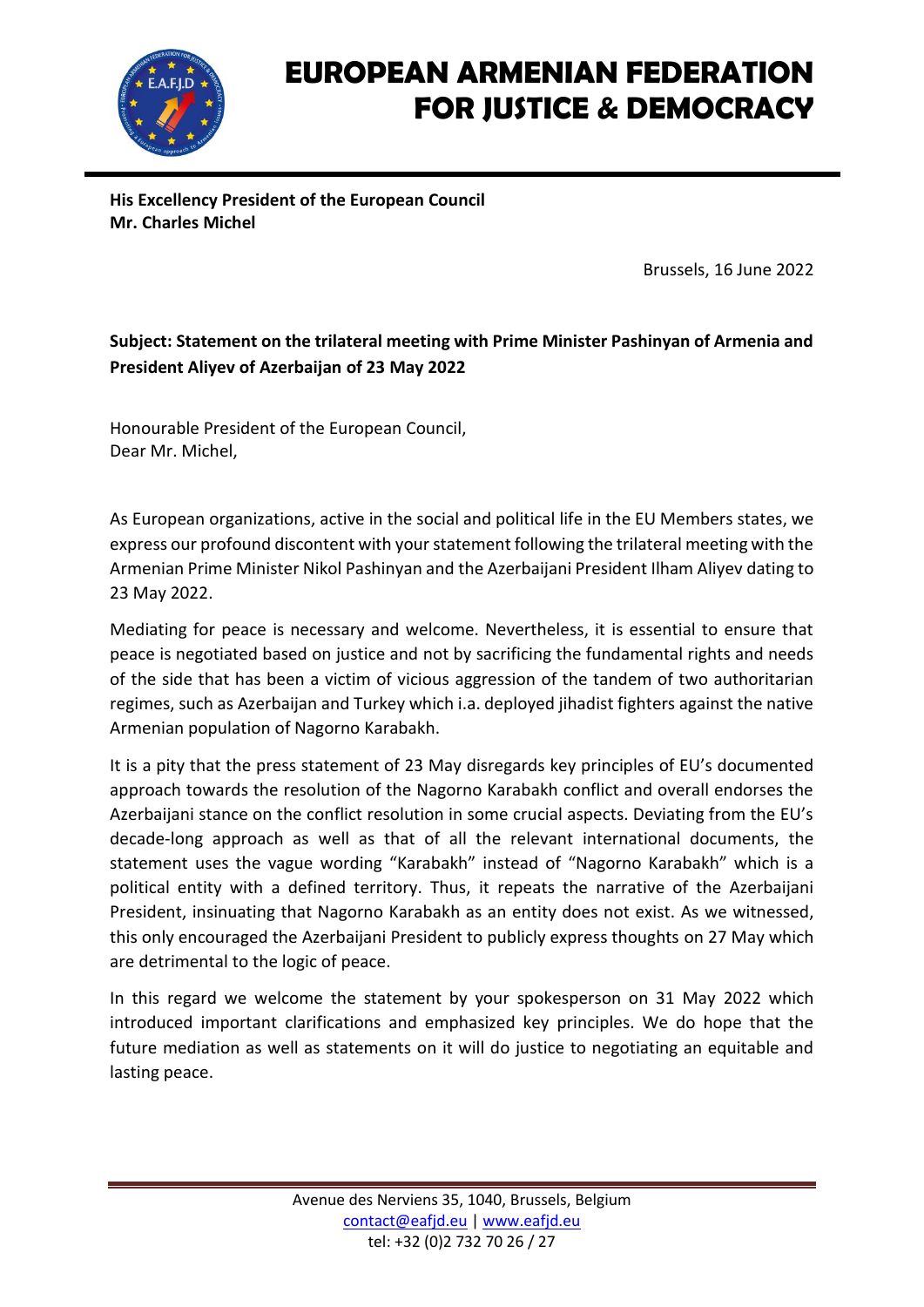

In March 2022, the European Parliament adopted a resolution by overwhelming majority on the ongoing destruction of the Armenian religious and cultural heritage in Nagorno Karabakh, acknowledging that "the erasure of the Armenian cultural heritage is part of a wider pattern of a systematic, state-level policy of Armenophobia, historical revisionism and hatred towards Armenians promoted by the Azerbaijani authorities". Using the term Karabakh by the Azerbaijani authorities is clearly a part of the ongoing state policy of ethnic cleansing against the indigenous Armenian population of Nagorno Karabakh. A policy which is genocidal in its essence.

We herewith call on you to base the mediation, in your capacity as the President of the European Council on the following facts and aspects:

- The Comprehensive and Enhanced Partnership Agreement between the EU and Armenia (CEPA), which entered into force in March 2021, recognizes the need to achieve the settlement of the Nagorno Karabakh conflict on the basis of the purposes and principles enshrined in the UN Charter and the OSCE Helsinki Final Act including the equal rights and self-determination of peoples, as one of the three Basic principles.
- Any control of Baku over Nagorno Karabakh inevitably means ethnic cleansing of its millennia-old native Armenian population. Hence the question of the status of Nagorno Karabakh which must reflect the democratic expression of will of the Armenian population of Nagorno Karabakh is primordial in order to ensure the longterm, sustainable security of the population and guarantee their right to live in their homeland.
- Unblocking transportation/communication links must be carried out in full respect of the sovereignty of the Republic of Armenia. Any potential risk of creating a new ground for conflict must be excluded.
- Border delimitation and demarcation between Armenia and Azerbaijan cannot be a consequence of the use of force and must not be carried out hastily without taking into consideration all the details of its consequences.
- Azerbaijani must immediately stop its state policy of Armenophobia in all its manifestations
- Following the demand i.a. by the European Parliament as well as that of a number of parliaments of the EU Member states, Azerbaijan must immediately and unconditionally release all the Armenian prisoners of war and captives.

We will be closely following the processes. As EU citizens we do count on you and sincerely hope that in your important role as a mediator you act staying true to the values the European Union stands for.

Sincerely,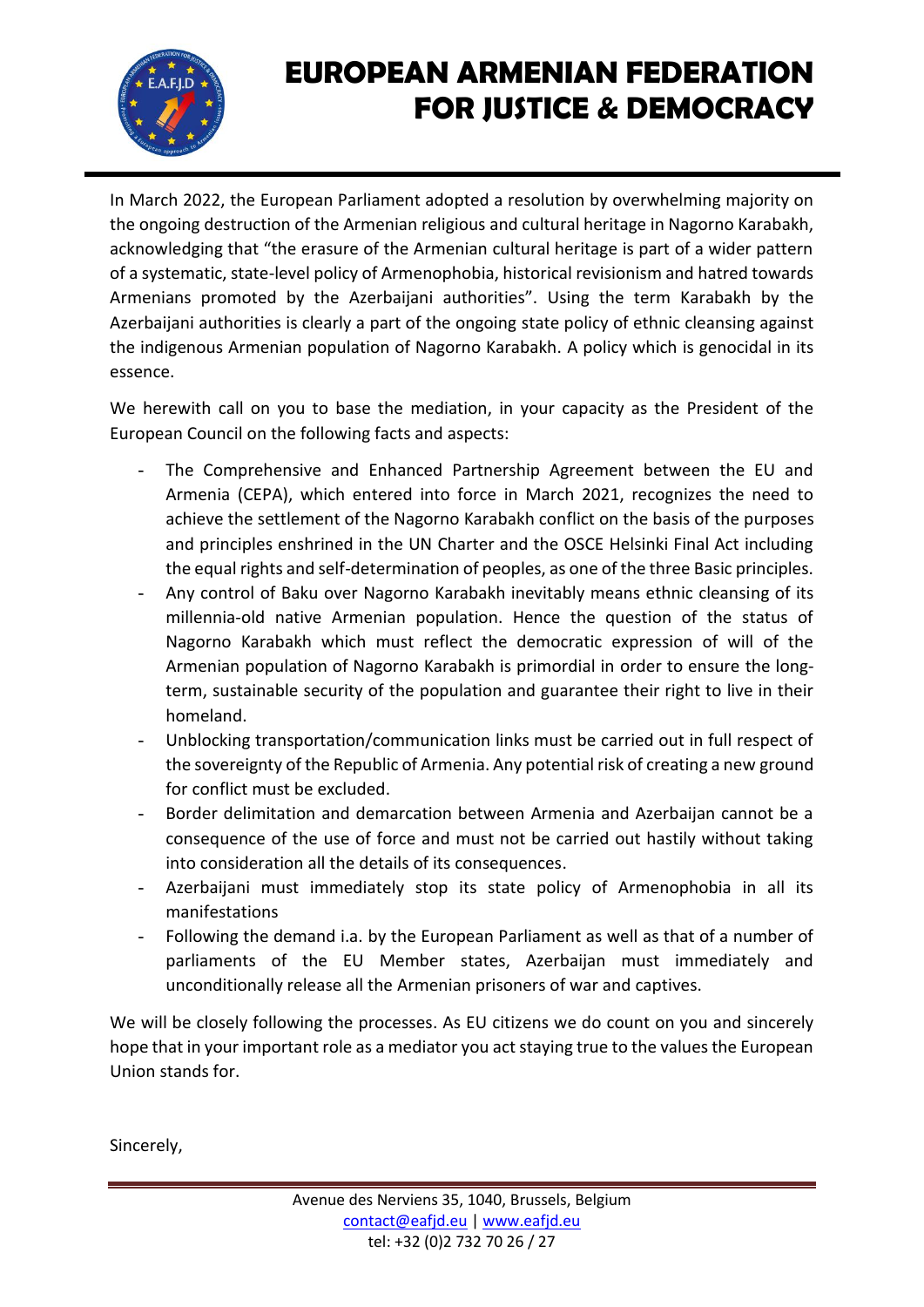

European Armenian Federation for Justice and Democracy - Brussels Archbishop Khajag Barsamian, Pontifical legate of the Western Europe Österreich -Armenisches Komitee für Gerechtigkeit und Demokratie (Austia) ARF-Dashnaktsutyun (Armenian Socialist Party) im Zentral Europa (Austria) Armenischer Allgemeiner Sport und Pfadfinderverein (Austria) Homenetmen Vienna (Austria) European Syriac Union - ESU (Belgium) Fédération des Araméens de Belgique (Belgium) Ibuka Memoire et Justice asbl (Tutsi - Rwanda) Aloys Kabanda - Administrateur (Belgium) ARF-Dashnaktsutyun (Armenian Socialist Party) (Belgium) Comité des Arméniens de Belgique - Comité van Armeniërs van België (Belgium) Comité de Défense de la Cause Arménienne (Belgium) Armenian Educational and Cultural Society "Hamazkayin" (Belgium) Armenian Relief Society of Belgium Armenian Youth Federation (Belgium) ARF-Dashnaktsutyun (Armenian Socialist Party) (Bulgaria) Armenian Association of Bulgaria, Armenian National Committee of Bulgaria Armenian Relief Society of Bulgaria Vahan Weekly (Bulgaria) Representative of the Armenian Community in the House of Parliament (Cyprus) Khoren Doghramadjian Pontifical Vicar of Cyprus- The Armenian Prelacy (Cyprus) Solidarity Movement of Cyprus Movement of Social Democracy-EDEK (Cyprus) Municipality of Strovolos- The Mayor (Cyprus) Cyprus Green Party (Cyprus) ''Friends of Artsakh'' Cyprus ARF-Dashnaktsutyun (Armenian Socialist Party) (Cyprus) Armenian National Committee of Cyprus Armenian Relief Society of Cyprus Armenian Youth Federation of Cyprus Hamazkayine Cultural and Educational Society of Cyprus Homenetmen-AYMA Cyprus AAM - Association des Arméniens de Marseille (France) ARF-Dashnaktsutyun (Armenian Socialist Party) (France) Association France-Djavakhk (France) Comité de défense de la cause arménienne (France) Croix bleue des Arméniens de France FRA Nor Seround (France) Hamazkaïne France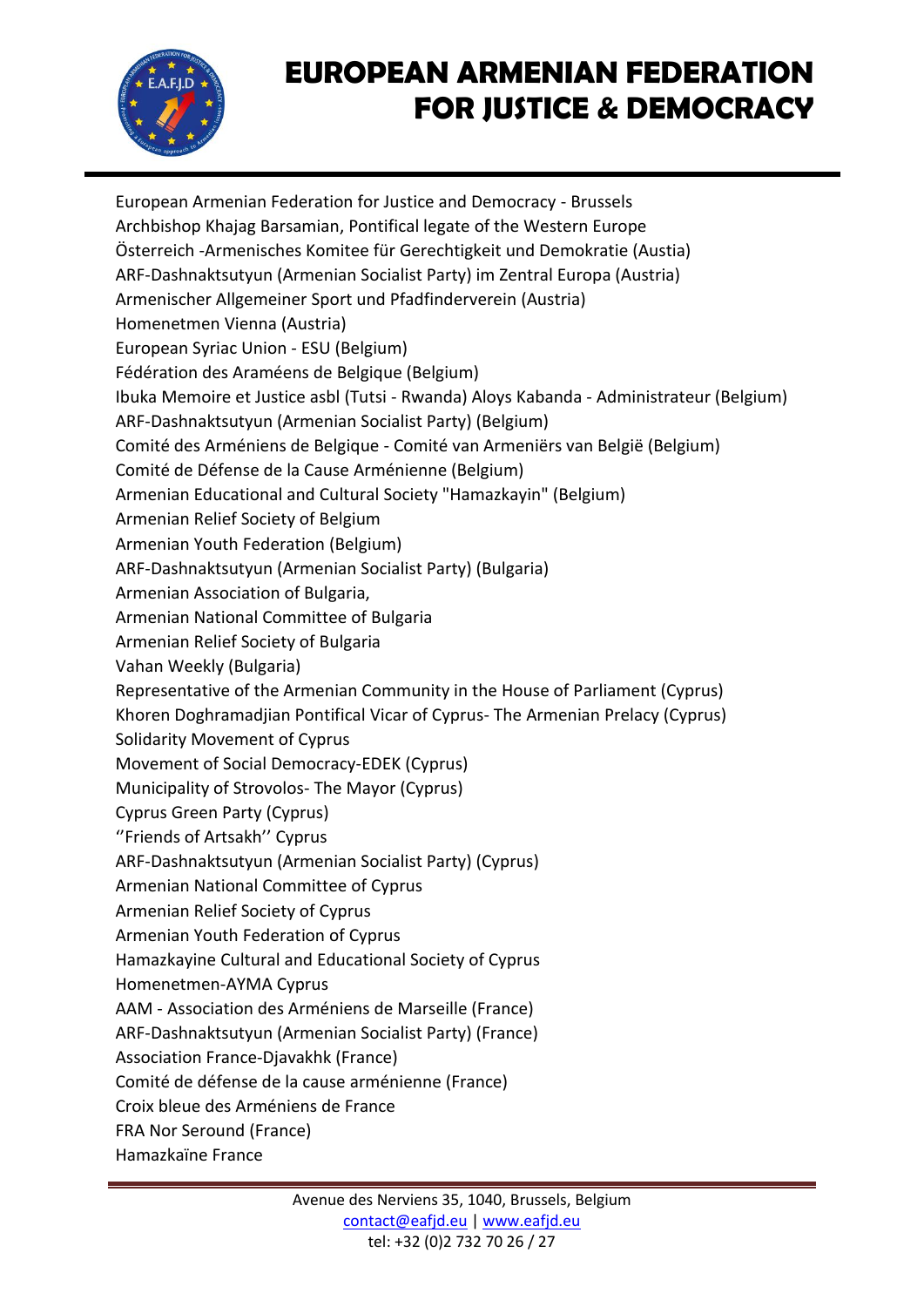

Maison de la culture Arménienne Alfortville (France) Maison de la culture Arménienne Issy-les-Moulineaux (France) Maison de la culture Arménienne Paris (France) Maison de la culture Arménienne Sevran-Livry Gargan (France) Very Reverend Krikor Khachadourian, Primate of the Diocese of France Zentralrat der Armenier in Deutschland (Germany) Armenian Hilfswerk in Deutschland (Germany) Deutsch-Armenisches Komitee für Gerechtigkeit und Demokratie (Germany) Homenetmen Deutschland (Germany) Bishop Serovpe Isakhanyan, Primate of the Diocese of Germany Bishop Hovakim Manukyan, Primate of the Diocese of the Great Britain and Ireland Armenian Prelacy of Greece His Εminence Archbishop Kegham Khatcherian, Prelate of the Armenian Apostolic Church of Greece Panhellenic organization of the Pontians (Greece) Union of Assyrians of Greece Member of the KKE of the Greek Parliament - Mrs. Liana (Garyfallia) Kanelli ARF-Dashnaktsutyun (Armenian Socialist Party) (Greece) Armenian National Committee of Greece Armenian Blue Cross (Greece) Armenian Charity Cross of Macedonia and Thrace (Greece) Armenian Youth Federation (Greece) Homenetmen Greece Armenian Educational and Cultural Society "Hamazkayin" (Greece) ANI Cultural Union Dordrecht (Netherlands) ARF-Dashnaktsutyun (Armenian Socialist Party) (Netherlands) Armenian Relief Society (Netherlands) Armenian St.Grikor Narekatsi Sunday School Amsterdam (Netherlands) Armenian Youth Federation (Netherlands) HMEM Alkmaar (Netherlands) HMEM Almelo (Netherlands) HMEM Arnhem (Netherlands) Nederlands Armeens Comité voor Rechtvaardigheid en Democratie (Netherlands) «Center for the Development of Armenian-Polish Relations», Karen Shahumyan (Poland) Armenian Union in Gdańsk, Gagik Parsamyan (Poland) Armenian-Polish Social Committee , Hrachya Boyadzyan (Poland) Kielce Association of Armenians in Poland, Varuzhan Chobanyan (Poland) Polish Armenian National Committee, Prof․ Ara Sayegh (Poland) Polish-Armenian Foundation, president Ph.D Arsen Ovsepyan (Poland) Comitetul National Armean din Romania Bishop Datev Hagopian, Primate of the Diocese of Romania and Locum Tenens of Bulgaria